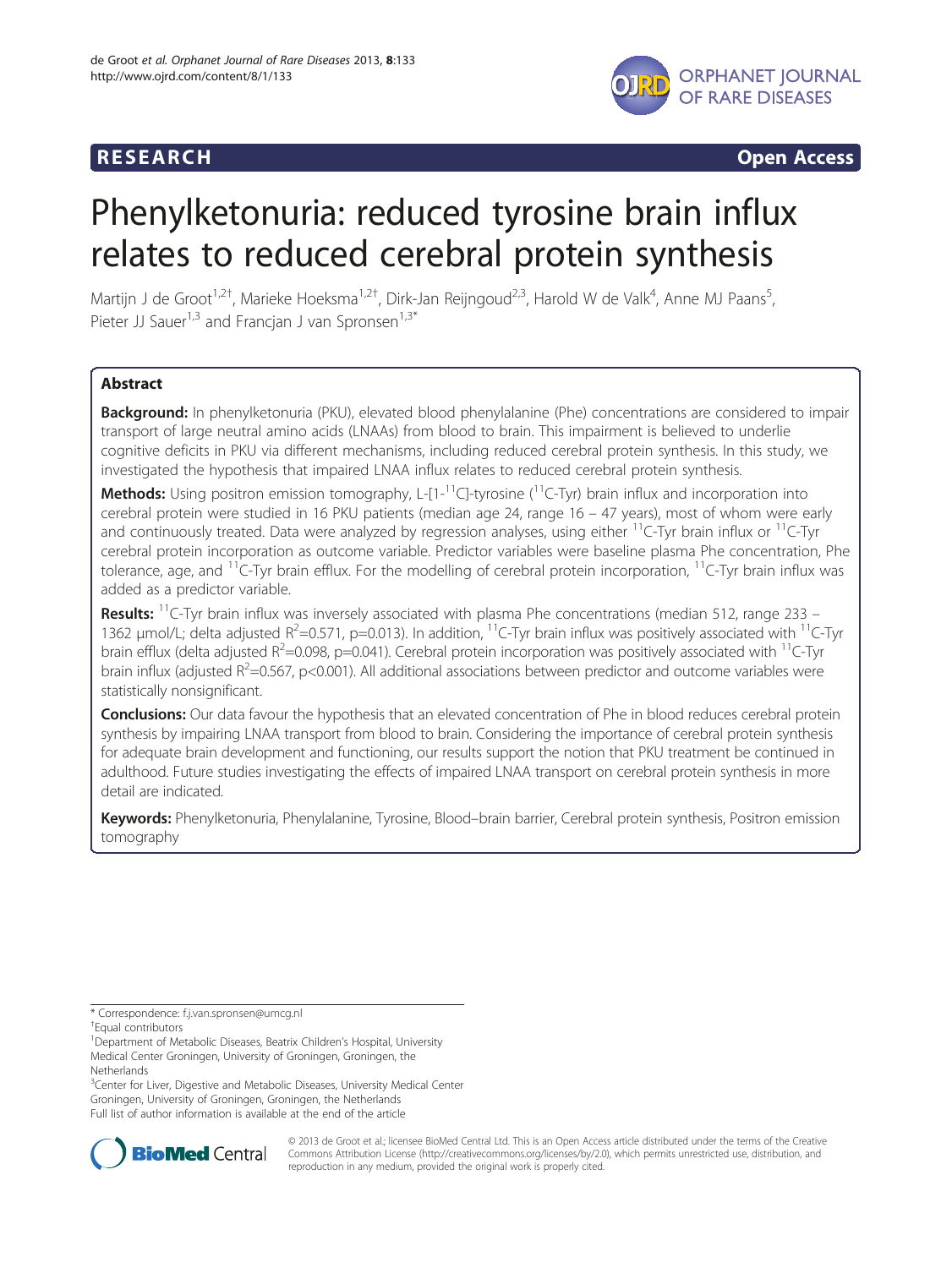# Background

Phenylketonuria (PKU; OMIM 261600) is an inborn error of metabolism characterized by the inability to convert phenylalanine (Phe) to tyrosine (Tyr), caused by the deficiency of hepatic phenylalanine hydroxylase (EC 1.14.16.1). Untreated, PKU results in markedly elevated blood Phe concentrations, low-to-normal blood Tyr concentrations, and severe mental retardation [[1](#page-7-0)]. The cornerstone of current treatment is reducing blood Phe concentrations, achieved in most patients by dietary Phe restriction combined with a Phe-free amino acid mixture [[1\]](#page-7-0). When initiated early in life and followed continuously, this treatment prevents mental retardation [[1](#page-7-0)], but mild reductions in intelligence quotient and impaired executive functioning remain [\[2-8](#page-7-0)]. Although it is clear that blood Phe concentrations throughout life closely relate to cognitive outcome in PKU [\[1](#page-7-0)], the pathophysiological consequences of elevated blood Phe concentrations are unknown [[9](#page-7-0)-[11](#page-7-0)].

Among others, reduced cerebral protein synthesis (CPS) is a particularly important pathophysiological mechanism [[9-11\]](#page-7-0). CPS plays an essential role during cognitive development [\[12,13\]](#page-7-0), and reduced CPS results in cognitive deficits in several disorders [\[13,14](#page-7-0)]. Our group was the first to study CPS in PKU patients [[15](#page-7-0)]. In this exploratory study, <sup>11</sup>C-Tyr cerebral protein incorporation was analyzed in five early and continuously treated PKU patients, showing a tendency for reduced CPS at increasing blood Phe concentrations. In a follow-up paper describing sixteen patients, we showed that CPS indeed decreases significantly with increasing blood Phe concentrations [\[16\]](#page-7-0).

Reduced CPS in PKU is believed to result from impaired transport of large neutral amino acids (LNAAs) across the blood–brain barrier (BBB). These LNAAs (Phe, valine, isoleucine, leucine, Tyr, tryptophan, threonine, histidine, and methionine) compete for transport by the LNAA type I (LAT1) transporter [[17](#page-7-0)[-20\]](#page-8-0), for which Phe has the highest binding affinity [\[17-19](#page-7-0)]. Possibly, competition between LNAAs for blood-to-brain uptake also occurs at other transporters, such as SLCA19 and SLCA15 [[21](#page-8-0)]. An elevated blood Phe concentration reduces uptake of non-Phe LNAAs from blood to brain in several fundamental studies [[17](#page-7-0)-[20\]](#page-8-0). Moreover, similar findings have been obtained in clinical studies. Reduced uptake of <sup>75</sup>Se-selenomethionine has been reported in nine late-treated mentally retarded PKU patients with blood Phe concentrations mostly >1000 μmol/L, compared to mentally retarded patients without PKU [[22\]](#page-8-0). More recently, Landvogt et al. (2008) reported on the striatal decarboxylation of 6-[18F]-L-dihydroxyphenylalanine (FDOPA) in seven early and continuously treated PKU patients, with blood Phe concentrations between 510 and 1290 μmol/L. FDOPA and LNAAs share the same transporter. Since arterial FDOPA concentrations were not measured in this study, FDOPA transport from blood to brain could not be modelled directly. However, an indirect approach assessing FDOPA transport, based on striatal FDOPA signal intensity changes during the first six minutes of the study, suggested reduced FDOPA transport from blood to brain [\[23\]](#page-8-0).

The question arises whether impaired LNAA transport across the BBB is associated with the decrease in CPS observed in PKU patients. Thus far, no studies have simultaneously assessed LNAA BBB transport and CPS in PKU patients. Accordingly, we investigate the hypothesis that the observed CPS reduction in PKU patients is associated with impaired LNAA BBB transport.

# Patients, materials and methods Study cohort

The study cohort is the same as that in Hoeksma et al. (2009) [[16](#page-7-0)]. Sixteen adult PKU patients (seven males; age 16 – 47 years, median age 24 years) were included. Most patients (13/16) had been diagnosed by neonatal screening and were continuously treated since. Three patients were late diagnosed, one of whom was identified at 3 years of age, after his sister was diagnosed by neonatal screening. The other two late diagnosed patients were identified after diagnostic work-up for developmental delay at 6 and 9 years of age, respectively.

Aimed Phe treatment ranges were 200 – 500 μmol/L for all ages until 2002, according to Dutch national guidelines. From 2002 onward, aimed ranges were 120 – 360 μmol/L for patients  $\langle 12 \rangle$  years and  $120 - 600 \rangle$  µmol/L for patients ≥12 years [[24\]](#page-8-0). Clinical severity of PKU was assessed by Phe tolerance, which is the amount of Phe that can be consumed daily while maintaining Phe concentrations within treatment range. Phe tolerance varied from 11 to 32 mg/kg/day at age 5 years, corresponding to 15% – 45% of the recommended daily protein intake for age-matched healthy subjects. Phe tolerance in early childhood reliably predicts Phe tolerance later in life [[25](#page-8-0)].

At the time of study, all patients were non-pregnant without pregnancy wish, and free of concomitant diseases. The Medical Ethical Committee of the University Medical Center Groningen approved the study design. Informed consent was obtained in all participants.

#### Isotope preparation

L-Tyr was obtained from Merck (Darmstadt, Germany). No-carrier-added L- $[1^{-11}C]$ -Tyr (<sup>11</sup>C-Tyr) was synthesized via microwave-induced Bucherer-Strecker synthesis, as de-scribed previously [[26](#page-8-0)]. Next,  $^{11}$ C-Tyr was dissolved in a 0.9% (w/v) NaCl solution and passed through a sterile 0.22 μm Millipore filter. This process resulted in an average radiochemical yield of 800 MBq, a radiochemical purity >95%, and a specific activity >40 TBq/mmol. A dose of 400 MBq <sup>11</sup>C-Tyr, corresponding to <10 nmol <sup>11</sup>C-Tyr, was administered to each patient. The effects of this dose on Tyr metabolic fluxes are negligible [\[27\]](#page-8-0).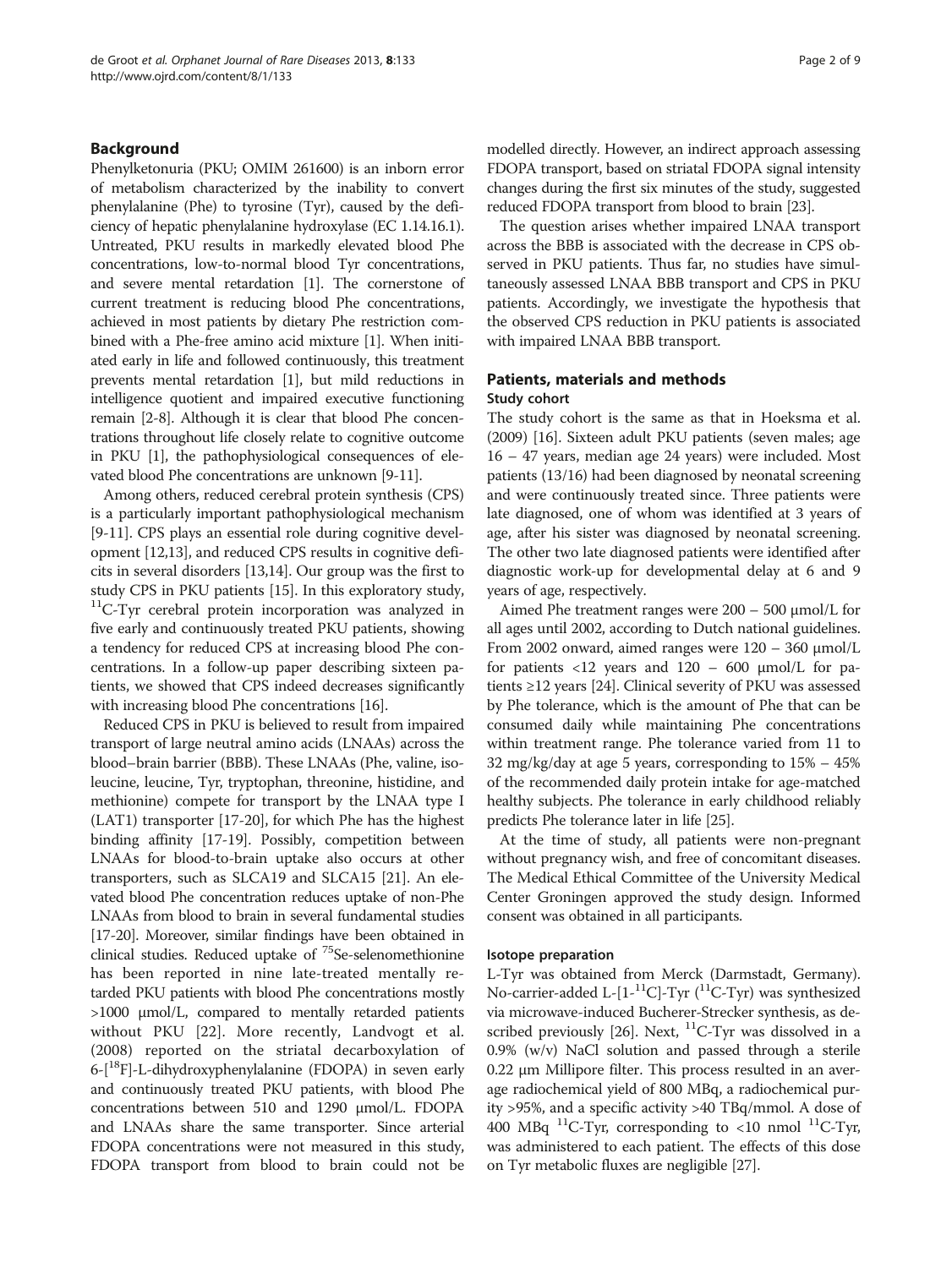#### PET data acquisition

Data acquisition started after a  $10 - 12$  h overnight fast or a light breakfast with a very small amount of natural protein without amino acid supplement. Arterial and venous cannulae were inserted. A venous blood sample was taken to determine baseline plasma Phe and Tyr concentrations. Next, patients were positioned in the whole body PET scanner (ECAT EXACT HR<sup>+</sup> PET camera, Siemens/CTI, Knoxville, TN, USA). Hereafter,  $400$  MBq of  $^{11}$ C-Tyr was infused in 8 ml 0.9% NaCl solution, followed by 32 ml solution to flush the injection line, using a programmable infusion system (Medrad International, Maastricht, the Netherlands). Total injection time was 50 s. During the next 50 min, a dynamic PET scan was performed. The scanner was used in two-dimensional mode, imaging 63 consecutive two-dimensional images of 128 x 128 pixels over an axial length of 15.5 cm. The in-plane resolution of the system was  $4 - 5$  mm full-width half-maximum, depending on the exact position in the plane. Spatial resolution was nearly isotropic in all three dimensions. The voxel size amounted to 16.5 mm<sup>3</sup>. The system was calibrated in absolute terms and cross-calibrated with an automated gamma well-counter (LKB Wallac, Turku, Finland). Throughout the scanning procedure, nineteen arterial blood samples were taken to measure plasma  $^{11}C-$ Tyr concentrations, as described by Willemsen et al. (1995) [\[27\]](#page-8-0): one sample every 10 s during the first minute after injection, one sample every 30 s during the next 4 minutes, and one sample at 10, 15, 20, 30, and 40 min. For each patient, plasma  ${}^{11}CO_2$  and  ${}^{11}C$ -protein concentrations were determined in nine samples, obtained at 0.5, 1, 2.5, 5, 10, 15, 20, 30, and 40 min after injection.

# Biochemical analyses

After baseline arterial blood collection, samples were centrifuged at 2000 g x 5 min at 4 °C, and plasma was transferred to a clean tube. Arterial plasma Phe concentrations were measured using the AccQ Tag<sup>®</sup> method (Waters BV, Breda, the Netherlands). Arterial plasma Tyr concentrations were measured by high-performance liquid chromatography with post-column ninhydrin derivatization on a Biochrome 20 amino acid analyzer (Pharmacia, Roosendaal, the Netherlands). Arterial plasma  $^{11}C$  radioactivity was determined with a calibrated and automated gamma well-counter. Quantification of  $^{11}$ C-Tyr,  $^{11}$ C-protein, and  ${}^{11}CO_2$  was performed as described by Willemsen et al. (1995) [\[27\]](#page-8-0). Plasma  $^{11}$ C measurements were corrected for radioactive decay  $(t_{1/2}=20.4 \text{ min})$  during sample manipulation.

# Modelling of  $<sup>11</sup>C-Tyr$  fluxes</sup>

A three-compartment model was used to calculate  $^{11}$ C-Tyr fluxes (Figure 1), adapted from the five-compartment kinetic model described by Willemsen et al. (1995) [[27](#page-8-0)]. This modification increases the accuracy of rate constant determination. The following three compartments were defined: (1) a blood compartment of free  ${}^{11}C$ -Tyr, (2) a brain compartment of free  ${}^{11}C$ -Tyr, and (3) a brain compartment of  ${}^{11}$ C-protein. With these three compartments, the following rate constants were defined:  $k_{2,1}$ , describing the transport of free <sup>11</sup>C-Tyr from blood to brain; k<sub>3,2</sub>, describing the incorporation of  ${}^{11}C$ -Tyr into  ${}^{11}C$ -protein in the brain;  $k_{2,3}$ , describing the release of <sup>11</sup>C-Tyr from <sup>11</sup>Cprotein in the brain;  $k_{1,2}$ , describing the efflux of free  $^{11}C$ -Tyr from brain to blood.

This model was based on results obtained in animal studies, which indicate that certain metabolic  ${}^{11}C$ -Tyr pathways can be ignored within the time frame of our study [[26,28\]](#page-8-0). <sup>11</sup>C-Tyr can be metabolized to <sup>11</sup>C-protein, <sup>11</sup>C-3,4-dihydroxyphenylalanine (<sup>11</sup>C-DOPA), <sup>11</sup>C-p-hydroxyphenylpyruvic acid ( $^{11}$ C-HPPA), and  $^{11}$ C-p-hydroxy phenyllactic acid (<sup>11</sup>C-HPLA). <sup>11</sup>C-HPLA can be metabolized to  ${}^{11}CO_2$  and next  $H^{11}CO_3$ . Previous work on  ${}^{14}C$ -Tyr in rats has shown that 60 min after injection, the major metabolic pathway of <sup>14</sup>C-Tyr is incorporation into  $14$ C-protein [[26](#page-8-0)]. In addition, the cerebral amount of  $14$ C incorporated into non-protein metabolites, including  $^{14}C$ -DOPA, was <4% of the total cerebral amount of  $^{14}C$  [[26](#page-8-0)]. Similarly, the amounts of brain  ${}^{14}CO_2$  and  $H{}^{14}CO_3$ <sup>-</sup> were negligible [\[26](#page-8-0)]. In line with these results, Cumming et al.

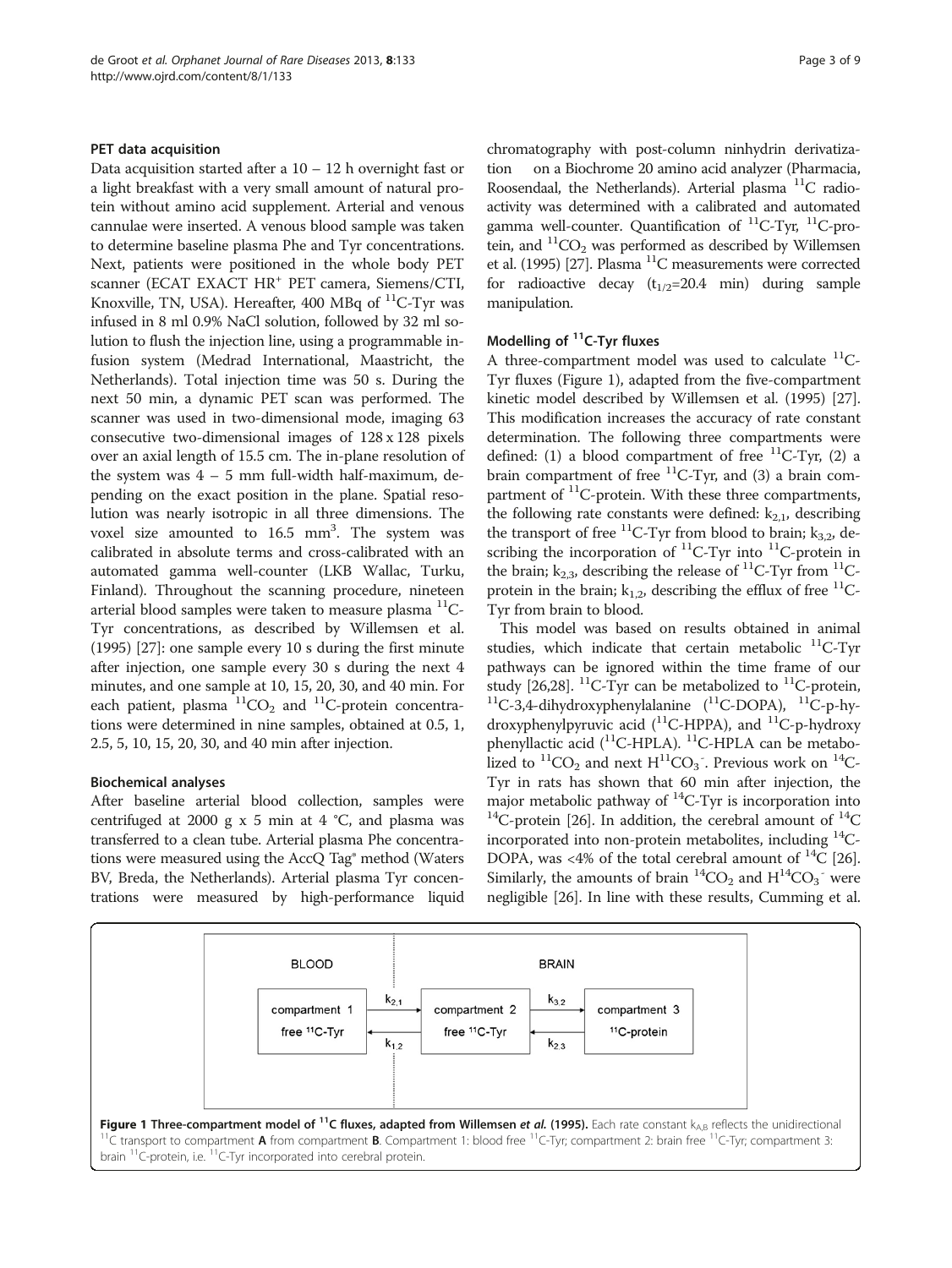(1998) described that in rats,  ${}^{3}$ H-Tyr is mainly metabo-lized into <sup>3</sup>H-protein rather than <sup>3</sup>H-DOPA [\[28\]](#page-8-0). Another study investigating CPS by  ${}^{11}$ C-leucine incorporation [[29](#page-8-0)] showed that within a time frame of 110 min, the contribution of 'recycled' 11C-leucine (i.e. leucine derived from proteolysis of  ${}^{11}$ C-protein reincorporated to  ${}^{11}$ C-protein) to the <sup>11</sup>C-leucine incorporation rate is negligible.

Based on these studies, we made the following assumptions regarding the three-compartment model. First,  $11C-Tyr$  is mainly metabolized to  $11C$ -protein, and the contribution of brain non-protein  ${}^{11}$ C-metabolites ( ${}^{11}$ C-DOPA, <sup>11</sup>C-HPPA, <sup>11</sup>C-HPLA, <sup>11</sup>CO<sub>2,</sub> and  $H^{11}CO_3$ ) to total brain radiation is negligible within the time frame of our study. Second, the contribution of  ${}^{11}C$  in the cerebral vasculature to brain <sup>11</sup>C signal equals ~2.5% of total brain <sup>11</sup>C radiation. Third, the effluxes of <sup>11</sup>C-protein, <sup>11</sup>CO<sub>2</sub>, and  $H^{11}CO_3^-$  from brain to blood, as well as  $k_{2,3}$ , can be neglected within the time frame studied.

For the purposes of this study,  $k_{2,1}$  was considered to reflect transport of non-labelled LNAAs across the BBB, and  $k_{3,2}$  was considered to reflect CPS. Therefore, the primary parameters of interest in our study were  $k_{2,1}$  (the transport of <sup>11</sup>C-Tyr from blood to brain) and  $k_{3,2}$  (the incorporation of brain  ${}^{11}C$ -Tyr into brain  ${}^{11}C$ -protein). Of note,  $^{11}$ C-Tyr incorporation into  $^{11}$ C-protein is not identical to net CPS, nor does it necessarily reflect incorporation of non-labelled, non-Tyr amino acids [\[27\]](#page-8-0). Both outcome parameters were assessed in three regions of interest (ROIs), as described by Hawkins et al. (1989) [[29](#page-8-0)] and shown in Figure 2. This regional approach was chosen because compartment analysis cannot be performed on a pixel-by-pixel basis, due to the stochastic variation in radioactivity data [\[27\]](#page-8-0). Thus, the compartment model was fitted to the  ${}^{11}C$  radioactivity signal per ROI per sampling time point  $(C_{\text{tis}}(t))$ , and to the arterial <sup>11</sup>C-Tyr plasma radioactivity signal at each time point  $(C_{pl}(t))$ , using the MATLAB software package (MATLAB version 5, MathWorks Inc., Natick, MA, USA).

#### Statistical analyses

Testing for normality and homogeneity of variances was done using the Shapiro-Wilk test and Levene's test, respectively. Normally distributed variables with homogeneous variances are reported as mean ± SD. Nonnormally distributed variables and/or variables with inhomogeneous variances are given as range with median in parentheses.

Prior to multivariate analyses, multicollinearity was assessed by correlation analyses of predictor variables. Correlation coefficients |r| >0.80 were considered to reflect statistically relevant multicollinearity. For normally distributed variables with homogeneous variances, Pearson's correlation test was used. Otherwise, correlation testing was done by Spearman's rank correlation test. Multiple linear regression analyses were done using a stepwise approach, with either  $k_{2,1}$  or  $k_{3,2}$  as outcome variables. For both outcome variables, baseline plasma Phe, Phe tolerance, age, and  $k_{1,2}$  were used as predictor variables. For the  $k_{3,2}$  multiple regression analysis,  $k_{2,1}$  was additionally selected as a predictor variable. Baseline non-labelled plasma Tyr concentration was excluded as a predictor variable in all models, as it was involved in calculating  ${}^{11}C$ -Tyr fluxes and would thus by definition show high r-values.

Following multiple regression analyses, the assumptions of homoscedasticity, independence of errors, normality of error distribution, and linearity were evaluated. In addition, the presence of multicollinearity was again assessed, by analyzing variance inflation factor (VIF) and tolerance values. Statistical analyses were done using SPSS (Windows version 20, SPSS, Chicago, IL, USA). A two-sided p-value <0.05 was considered to be statistically significant.

## Results

# Patient characteristics and <sup>11</sup>C-Tyr fluxes

Individual patient data are presented in Table [1](#page-4-0). Baseline venous plasma Phe concentrations ranged from 233 to 1362 μmol/L (512 μmol/L). Five of the sixteen subjects

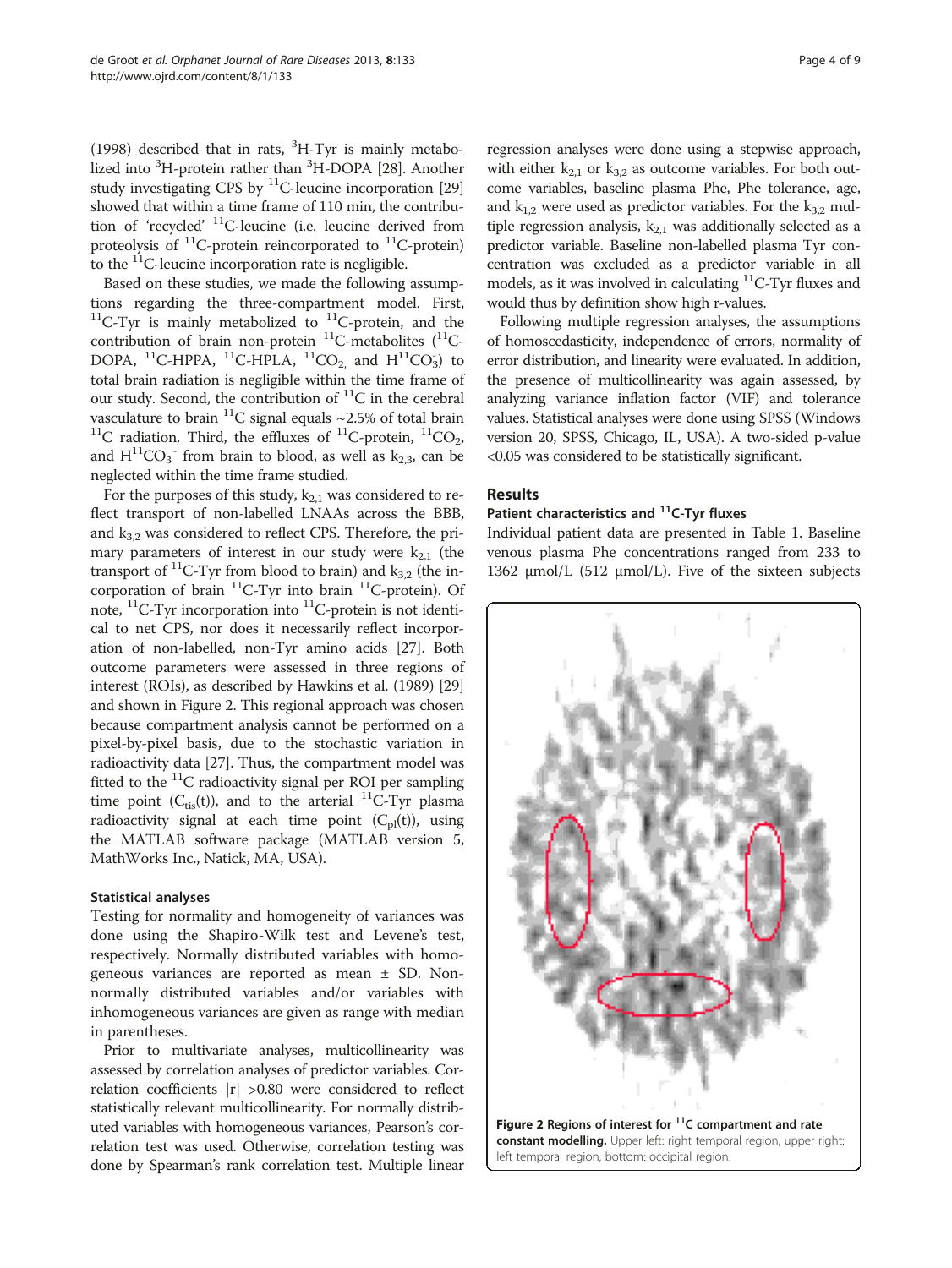| Patient        | Age (yrs) | Phe tolerance (mg/kg/day) | Plasma Phe (µmol/L) | Plasma Tyr (µmol/L) | $k_{2,1}$ <sup>a</sup> | $k_{3,2}^{\quad b}$ | $k_{1,2}^{\phantom{1}}$ c |
|----------------|-----------|---------------------------|---------------------|---------------------|------------------------|---------------------|---------------------------|
|                | 16        | 28                        | 233                 | 66                  | 0.055                  | 1.06                | 0.073                     |
| $\overline{2}$ | 23        | 11                        | 358                 | 37                  | 0.037                  | 0.48                | 0.064                     |
| 3              | 23        | 12                        | 361                 | 32                  | 0.046                  | 0.71                | 0.077                     |
| $\overline{4}$ | 24        | 16                        | 373                 | 35                  | 0.041                  | 0.46                | 0.070                     |
| 5              | 26        | 31                        | 375                 | 47                  | 0.031                  | 0.50                | 0.052                     |
| 6              | 25        | 27                        | 405                 | 49                  | 0.031                  | 0.47                | 0.069                     |
| 7              | 23        | 20                        | 411                 | 87                  | 0.037                  | 0.70                | 0.072                     |
| 8              | 21        | 18                        | 477                 | 31                  | 0.034                  | 0.42                | 0.061                     |
| 9              | 22        | 32                        | 546                 | 42                  | 0.033                  | 0.54                | 0.057                     |
| 10             | 25        | 13                        | 565                 | 76                  | 0.028                  | 0.78                | 0.047                     |
| 11             | 20        | 19                        | 586                 | 38                  | 0.039                  | 0.55                | 0.085                     |
| 12             | 24        | 17                        | 632                 | 61                  | 0.023                  | 0.50                | 0.055                     |
| 13             | 21        | 15                        | 805                 | 35                  | 0.027                  | 0.36                | 0.066                     |
| 14             | 27        | 23                        | 825                 | 49                  | 0.021                  | 0.32                | 0.060                     |
| 15             | 47        | 14                        | 1078                | 33                  | 0.019                  | 0.21                | 0.029                     |
| 16             | 33        | 12                        | 1362                | 37                  | 0.021                  | 0.34                | 0.049                     |

<span id="page-4-0"></span>Table 1 Study cohort characteristics

Phe tolerance values were obtained at age 5 years. Patients 15 and 16 were treated from 6 and 9 years of age onward, respectively. In these patients, Phe tolerance was determined 6 months after treatment start. Phenylalanine and tyrosine plasma concentrations shown are baseline values. a <sup>11</sup>C-Tyr transport from blood to brain (ml plasma/g brain tissue/min). b <sup>11</sup>C-Tyr cerebral protein incorporation (nmol/g brain tissue/min). <sup>c 11</sup>C-Tyr transport from brain to blood (ml plasma/g brain tissue/min).

studied had Phe concentrations above aimed treatment upper limit (i.e. 600 μmol/L). Baseline venous plasma Tyr concentrations ranged from 31 to 87 μmol/L (40 μmol/L). Mean rate of clearance of free <sup>11</sup>C-Tyr by transport from blood to brain  $(k_{2,1})$  was 0.033  $\pm$  0.010 ml plasma/g brain tissue/min. Mean  ${}^{11}C$ -Tyr incorporation into cerebral protein (k<sub>3,2</sub>) was  $0.53 \pm 0.21$  nmol/g brain tissue/min. Mean rate of clearance of free  ${}^{11}C$ -Tyr by transport from brain to blood  $(k_{1,2})$  was 0.062  $\pm$  0.014 ml plasma/g brain tissue/min.

## <sup>11</sup>C-Tyr transport from blood to brain

The stepwise multiple linear regression with  $^{11}$ C-Tyr transport from blood to brain as dependent variable resulted in a significant model (adjusted  $R^2$ =0.669, F=16.182, p<0.001). Parameters of this model are summarized in Table 2. In this model, baseline Phe concentration and  $k_{1,2}$  were significant predictor variables for <sup>11</sup>C-Tyr

Table 2 Multiple linear regression modelling for <sup>11</sup>C-Tyr transport from blood to brain

|              | В                  | SE <sub>B</sub> |          | Adjusted<br>$R^2$ change | р     |
|--------------|--------------------|-----------------|----------|--------------------------|-------|
| Baseline Phe | $-1.728 * 10^{-5}$ | 0.000           | $-0.529$ | 0.571                    | 0.013 |
| $k_{1,2}$    | 0.301              | 0.132           | 0.417    | 0.098                    | 0.041 |
| Constant     | 0.024              | 0.011           | n.a.     | n.a.                     | 0.041 |

Multiple regression model with  $11C$ -Tyr transport from blood to brain as outcome variable, using baseline plasma Phe, Phe tolerance, age, and  $k_{1,2}$  as predictor variables. Only statistically significant predictor variables are shown.  $k_1$ , <sup>11</sup>C-Tyr transport from brain to blood. SE: standard error.

transport from blood to brain ( $\triangle$  adjusted  $R^2$ =0.571, p=0.013;  $\Delta$  adjusted R<sup>2</sup>=0.098, p=0.041, respectively). <sup>11</sup>C-Tyr transport from blood to brain showed a negative partial correlation with baseline Phe concentration, indicating that at increasing baseline Phe concentrations,  ${}^{11}C$ -Tyr influx to brain is decreased.  $^{11}$ C-Tyr influx to brain showed a positive partial correlation with  $k_{1,2}$ , indicating that with increasing efflux of  ${}^{11}C$ -Tyr from brain to blood,  ${}^{11}C$ -Tyr transport from blood to brain increases. Statistical analyses to verify the assumptions for multiple linear regression showed that the assumptions of homoscedasticity, independent errors, normality of error distribution, and linearity had been met. Correlation coefficients between predictor variables, as well as VIF and tolerance values, were consistent with no multicollinearity. Figure [3](#page-5-0) shows the relation between  ${}^{11}$ C-Tyr transport from blood to brain and plasma Phe concentration .

# <sup>11</sup>C-Tyr cerebral protein incorporation

The stepwise multiple linear regression with  $\mathrm{^{11}C}\text{-}\mathrm{Tryr}$  cerebral protein incorporation as dependent variable resulted in a significant model (adjusted  $R^2$ =0.567, F=20.642,  $p<0.001$ ), with only <sup>11</sup>C-Tyr transport from blood to brain as a significant predictor variable. Parameters of this model are summarized in Table [3.](#page-5-0)<sup>11</sup>C-Tyr cerebral protein incorporation showed a positive partial correlation with <sup>11</sup>C-Tyr transport from blood to brain. Thus, lower  $^{11}$ C-Tyr influx values were associated with lower  $^{11}$ C-Tyr cerebral incorporation values. Following the main analysis,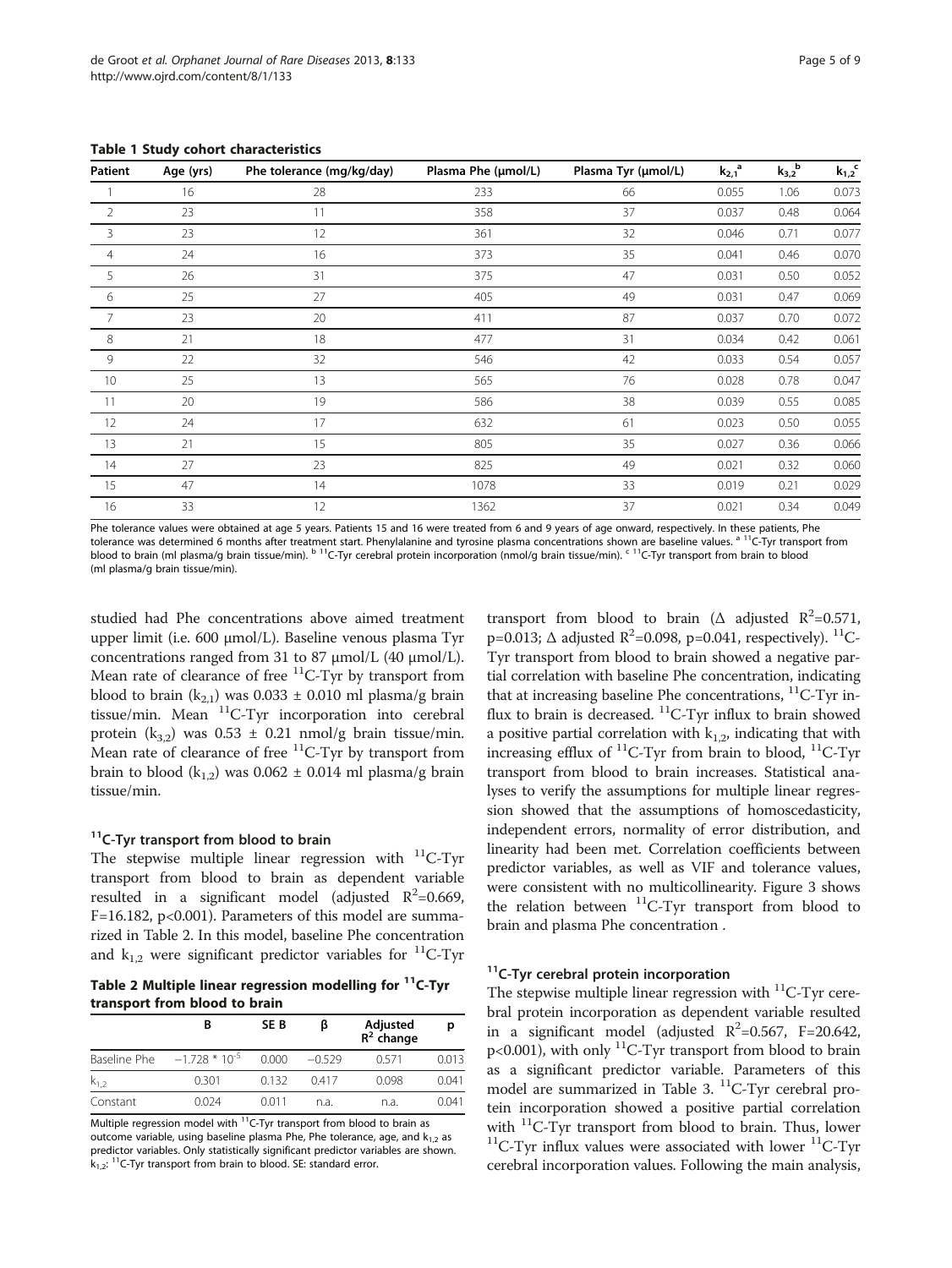<span id="page-5-0"></span>

additional analyses were performed to assess the assumptions for multiple linear regression. These analyses showed that the assumptions of homoscedasticity, independent errors, normality of error distribution, and linearity had been met. Correlation coefficients between predictor variables, as well as VIF and tolerance values, were consistent with no multicollinearity. Figure [4](#page-6-0) shows the relation between  ${}^{11}$ C-Tyr cerebral protein incorporation and  ${}^{11}$ C-Tyr transport from blood to brain.

## **Discussion**

This study is the first to simultaneously investigate LNAA transport from blood to brain and CPS in PKU patients. Our work can be summarized in two main findings. First, increased blood Phe concentrations are strongly associated with reduced  ${}^{11}$ C-Tyr transport from blood to brain. Second, reduced  ${}^{11}C$ -Tyr transport from blood to brain is strongly associated with reduced  $^{11}C-$ Tyr cerebral protein incorporation. Before discussing the results of this study, we will first address the strengths and limitations of our approach.<br><sup>11</sup>C-Tyr transport from blood to brain and <sup>11</sup>C-Tyr cere-

bral protein incorporation were calculated using a threecompartment model, adapted from [\[27\]](#page-8-0). This approach

Table 3 Multiple linear regression modelling for <sup>11</sup>C-Tyr cerebral protein incorporation

|           |          | SE <sub>B</sub> | ß     | Adjusted $R^2$ change | p       |
|-----------|----------|-----------------|-------|-----------------------|---------|
| $k_{2,1}$ | 16.303   | 3.588           | 0.772 | 0.567                 | < 0.001 |
| Constant  | $-0.008$ | 0.122           | n.a.  | n.a.                  | 0.949   |

Multiple regression model with  $^{11}$ C-Tyr cerebral protein incorporation as outcome variable, using baseline plasma Phe, Phe tolerance, age,  $k_{1,2}$  and  $k_{2,1}$ as predictor variables. Only statistically significant predictor variables are shown.  $k_{2,1}$ : <sup>11</sup>C-Tyr transport from blood to brain. SE: standard error.

differs from that in our previous study [\[16\]](#page-7-0), which only allowed for quantification of CPS. Our current model allows for the assessment of multiple compartments and  $11$ C-Tyr fluxes between these compartments. As outlined above, this three-compartment model is based on results found in animal studies [\[26,28,29](#page-8-0)]. It should be noted that these findings have not been validated in humans.

The assumptions for performing multiple linear regression analyses were met, indicating that our conclusions can be generalized to other PKU patient cohorts. Still, for extensive statistical analyses such as regression modelling with four to five predictor variables, a cohort size of sixteen subjects is relatively small. This relatively small sample size may have reduced the power of the regression analyses in our study. Although the nonsignificant predictor variables in our study may correlate to some extent with their corresponding outcome variables, these correlations should be weaker that the currently observed correlations.

In order to acquire reliable measurements, a steady state condition in each patient was required. To obtain such a condition, patients fasted prior to the study and refrained from taking amino acid formula. After an overnight fast, some patients consumed a light breakfast with a very limited amount of Phe, whereas other patients remained fasted. We consider the influence of the light breakfast to be minimal, as we previously showed that such a breakfast does neither affect blood Phe nor blood Tyr concentrations [[30](#page-8-0)]. Similarly, one could hypothesize that ceasing amino acid formula intake could have affected blood Phe and Tyr concentrations during the study period. First, intake of amino acid formula could reduce Phe uptake at the gut-blood barrier, thus reducing blood Phe concentrations. Second, formula intake could increase blood Tyr concentrations. Whether these effects would in turn influence 11C-Tyr fluxes remains to be investigated.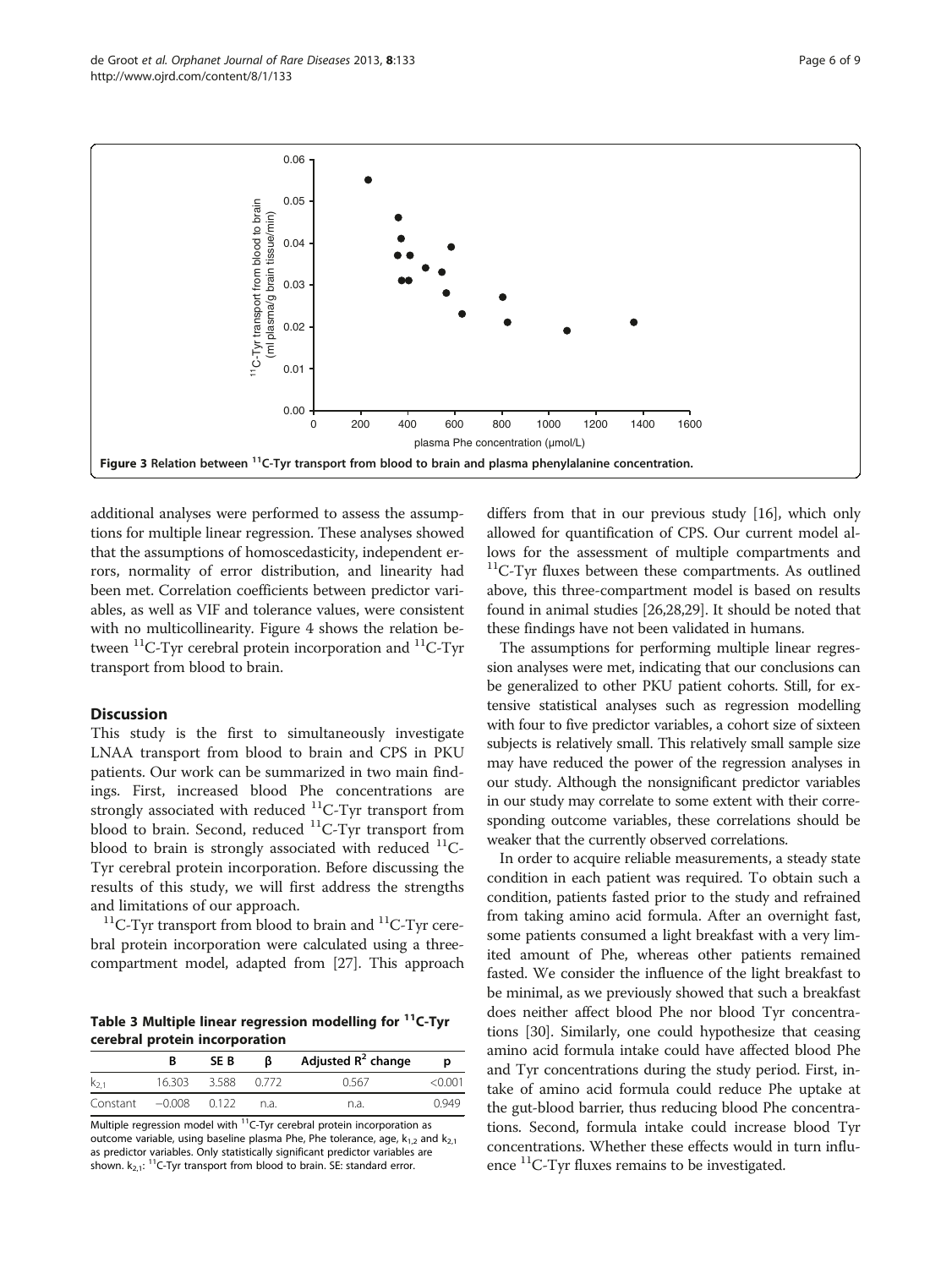In the 11C-Tyr influx regression model, both baseline Phe and <sup>11</sup>C-Tyr efflux from brain to blood were found to be significant predictor variables. Of these two variables, baseline Phe showed the strongest association with  $^{11}$ C-Tyr influx. This strong association supports the concept that increased blood Phe concentrations reduce binding of blood non-Phe large neutral amino acids to the LAT1 transporter, thus reducing brain influx of these amino acids. The observed relationship between increased blood Phe concentrations and reduced  ${}^{11}C$ -Tyr influx could not have been biased by in vivo tyrosine synthesis, as flux analyses were performed for 11C-Tyr rather than Tyr, and a standardized amount of  ${}^{11}C$ -Tyr was administered to each patient. The significant association between  ${}^{11}C$ -Tyr influx and 11C-Tyr efflux may be explained as follows. Similar to brain influx, brain efflux of large neutral amino acids is at least partly mediated by the LAT1 transporter [\[31\]](#page-8-0). In addition to LAT1 [\[32\]](#page-8-0), other amino acid transport systems exist at the abluminal membrane of BBB endothelial cells, which similarly transport LNAAs in a competitive manner [[33](#page-8-0)]. These transport systems may thus complement LAT1 in mediating LNAA efflux from brain to blood [[31,33](#page-8-0)]. Therefore, increased brain Phe concentrations could competitively reduce 11C-Tyr efflux via several transporters, including LAT1. Such increased brain Phe concentrations likely occur at increased blood Phe concentrations, which in turn are significantly associated with reduced  ${}^{11}C$ -Tyr influx. Thus, reduced  ${}^{11}C$ -Tyr influx may be associated with reduced  ${}^{11}$ C-Tyr efflux. In the  ${}^{11}$ C-Tyr cerebral protein incorporation regression model, 11C-Tyr transport from blood to brain was found to be a significant predictor variable, whereas blood Phe concentration was not. Blood Phe concentration explained 57% of the observed variance in  $^{11}$ C-Tyr transport from blood to

brain. Thus, 43% of the observed variance could not be prediced by blood Phe concentration. This relatively large variance unexplained by blood Phe concentration may clarify why blood Phe concentration did not independently predict  ${}^{11}C$ -Tyr cerebral protein incorporation.

Only two subjects had blood Phe concentrations outside the 360 – 1000 μmol/L range. On the one side, this result could limit the predictive value of our models for patients with blood Phe concentrations outside the studied range. Therefore, to further validate our conclusions, more patients with Phe concentrations <360 μmol/L and >1000 μmol/L at the time of study (presumably associated with relatively high and low values for LNAA BBB influx and CPS) should be investigated. On the other side, the blood Phe range studied offers new insights. First, contrary to previous reports, our dataset systematically studies LNAA BBB transport and CPS in PKU patients with blood Phe concentrations <1000 μmol/L. In the study of Oldendorf et al. [\[22](#page-8-0)], only two patients had blood Phe concentrations below this value. In the study of Landvogt et al. [[23\]](#page-8-0), individual blood Phe concentrations are not presented. However, it can be deduced from these data that at most three patients had blood concentrations <1000 μmol/L. Second, the blood Phe range in our study includes 600 μmol/L, the currently aimed treatment maximum for adults. Even in patients with blood Phe concentrations below this current treatment maximum,  $^{11}C-Tyr$  transport from blood to brain was decreased compared to that observed at lower blood Phe concentrations. This finding suggests that the current treatment maximum may have to be lowered in order to obtain optimal cognitive development.

The results presented in this study may have both fundamental and clinical implications. Regarding the fundamental relevance, reduced CPS may be one of the main

<span id="page-6-0"></span>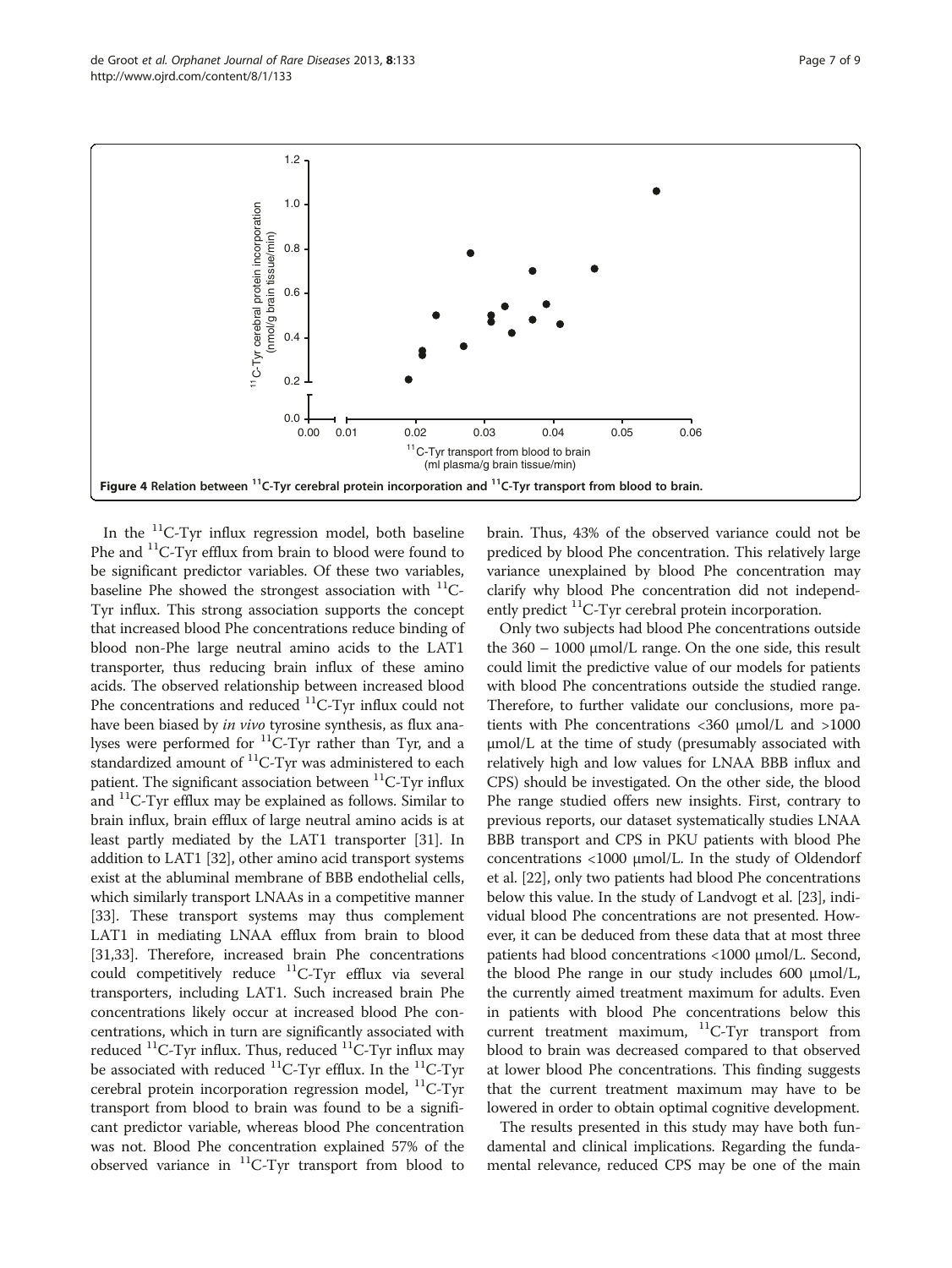<span id="page-7-0"></span>mechanisms by which untreated PKU results in mental retardation. CPS is involved in many processes during brain development, including neuronal differentiation, maturation, migration, synaptic plasticity, and the formation of functional networks [12,13]. Thus, reduced CPS may negatively affect cognition via many mechanisms. Indeed, in inherited mental retardation diseases other than PKU, reduced CPS has been described [13,[34](#page-8-0)]. Clinically, our data underline the importance of continuing PKU treatment after early adulthood. CPS-dependent developmental processes continue into the third decade [\[35,36\]](#page-8-0), and CPS-dependent synaptic plasticity occurs lifelong [[37](#page-8-0)]. Thus, also at adult age, reduced CPS could contribute to impaired cerebral functioning. Finally, the observation that both  $^{11}$ C-Tyr influx from blood to brain and cerebral protein incorporation are reduced in PKU patients considered to be well-treated, justifies the development of new treatments aiming to restore these abnormalities.

Follow-up studies should focus on the functional consequences of reduced CPS in PKU, as well as the identification of a safe blood Phe upper limit with regards to CPS. Another direction for future research is to identify the contributions of elevated brain Phe concentrations and reduced brain non-Phe LNAA concentrations to reduced CPS. Combination of PET with magnetic resonance spectroscopy allows for investigating the association between brain Phe concentrations and CPS.

In summary, we observed that reduced  $^{11}$ C-Tyr cerebral protein incorporation in early and continuously treated PKU patients is strongly associated with reduced  $^{11}$ C-Tyr transport from blood to brain.  $^{11}C$ -Tyr transport from blood to brain was significantly reduced at increasing blood Phe concentrations. These findings support the hypothesis that reduced CPS in PKU results from impaired LNAA transport from blood to brain. Our findings may serve as a starting point for both improving current treatment practice and developing new treatment strategies, in order to optimize cognitive outcome and quality of life in PKU patients.

#### Abbreviations

LAT1: Large neutral amino acid type I; BBB: Blood–brain barrier; CPS: Cerebral protein synthesis; LNAA: Large neutral amino acid; PET: Positron emission tomography; Phe: Phenylalanine; PKU: Phenylketonuria; Tyr: Tyrosine.

#### Competing interests

FJvS has received financial support from Nutricia and Merck Serono for research purposes and for advisory board membership. There are no additional potential sources of conflict of interest.

#### Authors' contributions

DJR, HWdV, AMJP, FJvS, and PJJS were involved in the study design and data collection. MJdG and MH performed the statistical analyses and wrote the manuscript, primarily supervised by FJvS. All authors were involved in critical appraisal of the results. DJR, AMJP, PJJS, and FJvS provided important contributions throughout the manuscript preparation process. All authors read and approved the final manuscript.

#### Acknowledgements

We are grateful to P. Modderman and dr. A. van Waarde for analytical support.

#### Author details

<sup>1</sup>Department of Metabolic Diseases, Beatrix Children's Hospital, University Medical Center Groningen, University of Groningen, Groningen, the Netherlands. <sup>2</sup> Laboratory of Metabolic Diseases, Department of Laboratory Medicine, University Medical Center Groningen, University of Groningen, Groningen, the Netherlands. <sup>3</sup> Center for Liver, Digestive and Metabolic Diseases, University Medical Center Groningen, University of Groningen, Groningen, the Netherlands. <sup>4</sup>Department of Internal Medicine, University Medical Center Utrecht, Utrecht University, Utrecht, the Netherlands. 5 Department of Nuclear Medicine and Molecular Imaging, University Medical Center Groningen, University of Groningen, Groningen, the Netherlands.

#### Received: 10 May 2013 Accepted: 21 August 2013 Published: 4 September 2013

#### References

- 1. Blau N, van Spronsen, Levy HL: **Phenylketonuria.** *Lancet* 2010, **376:**1417–1427.<br>2. Huiibreats SC. de Sonneville LM. Licht R. van Spronsen FJ. Verkerk PH.
- 2. Huijbregts SC, de Sonneville LM, Licht R, van Spronsen FJ, Verkerk PH, Sergeant JA: Sustained attention and inhibition of cognitive interference in treated phenylketonuria: associations with concurrent and lifetime phenylalanine concentrations. Neuropsychologia 2002, 40:7–15.
- 3. Huijbregts SC, de Sonneville LM, van Spronsen FJ, Licht R, Sergeant JA: The neuropsychological profile of early and continuously treated phenylketonuria: orienting, vigilance, and maintenance versus manipulation-functions of working memory. Neurosci Biobehav Rev 2002, 26:697–712.
- 4. Channon S, German E, Cassina C, Lee P: Executive functioning, memory, and learning in phenylketonuria. Neuropsychology 2004, 18:613–620.
- 5. Channon S, Mockler C, Lee P: Executive functioning and speed of processing in phenylketonuria. Neuropsychology 2005, 19:679–686.
- 6. Anderson PJ, Wood SJ, Francis DE, Coleman L, Anderson V, Boneh A: Are neuropsychological impairments in children with early-treated phenylketonuria (PKU) related to white matter abnormalities or elevated phenylalanine levels? Dev Neuropsychol 2007, 32:645–668.
- 7. Moyle JJ, Fox AM, Arthur M, Bynevelt M, Burnett JR: Meta-analysis of neuropsychological symptoms of adolescents and adults with PKU. Neuropsychol Rev 2007, 17:91–101.
- 8. DeRoche K, Welsh M: Twenty-five years of research on neurocognitive outcomes in early-treated phenylketonuria: intelligence and executive function. Dev Neuropsychol 2008, 33:474–504.
- 9. Surtees R, Blau N: The neurochemistry of phenylketonuria. Eur J Pediatr 2000, 159(Suppl 2):109–113.
- 10. van Spronsen FJ, Hoeksma M, Reijngoud DJ: Brain dysfunction in phenylketonuria: is phenylalanine toxicity the only possible cause? J Inherit Metab Dis 2009, 32:46–51.
- 11. de Groot MJ, Hoeksma M, Blau N, Reijngoud DJ, van Spronsen FJ: Pathogenesis of cognitive dysfunction in phenylketonuria: review of hypotheses. Mol Genet Metab 2010, 99(Suppl 1):86–89.
- 12. Rao MS, Jacobson M: In Developmental Neurobiology, Chapters 2, 5, 8, 9, 10. New York (NY): Kluwer Academic/Plenum Publishers; 2005.
- 13. Vaillend C, Poirier R, Laroche S: Genes, plasticity and mental retardation. Behav Brain Res 2008, 192:88–105.
- 14. Greer PL, Greenberg ME: From synapse to nucleus: calcium-dependent gene transcription in the control of synapse development and function. Neuron 2008, 59:846–860.
- 15. Paans AM, Pruim J, Smit GP, Visser G, Willemsen AT, Ullrich K: Neurotransmitter positron emission tomographic-studies in adults with phenylketonuria, a pilot study. Eur J Pediatr 1996, 155(Suppl 1):78–81.
- 16. Hoeksma M, Reijngoud DJ, Pruim J, de Valk HW, Paans AM, van Spronsen FJ: Phenylketonuria: High plasma phenylalanine decreases cerebral protein synthesis. Mol Genet Metab 2009, 96:177–182.
- 17. Hargreaves KM, Pardridge WM: Neutral amino acid transport at the human blood–brain barrier. J Biol Chem 1988, 263:19392–19397.
- 18. Pardridge WM: Blood-brain barrier carrier-mediated transport and brain metabolism of amino acids. Neurochem Res 1998, 23:635–644.
- 19. Smith QR: Transport of glutamate and other amino acids at the blood– brain barrier. J Nutr 2000, 130(Suppl):1016–1022.